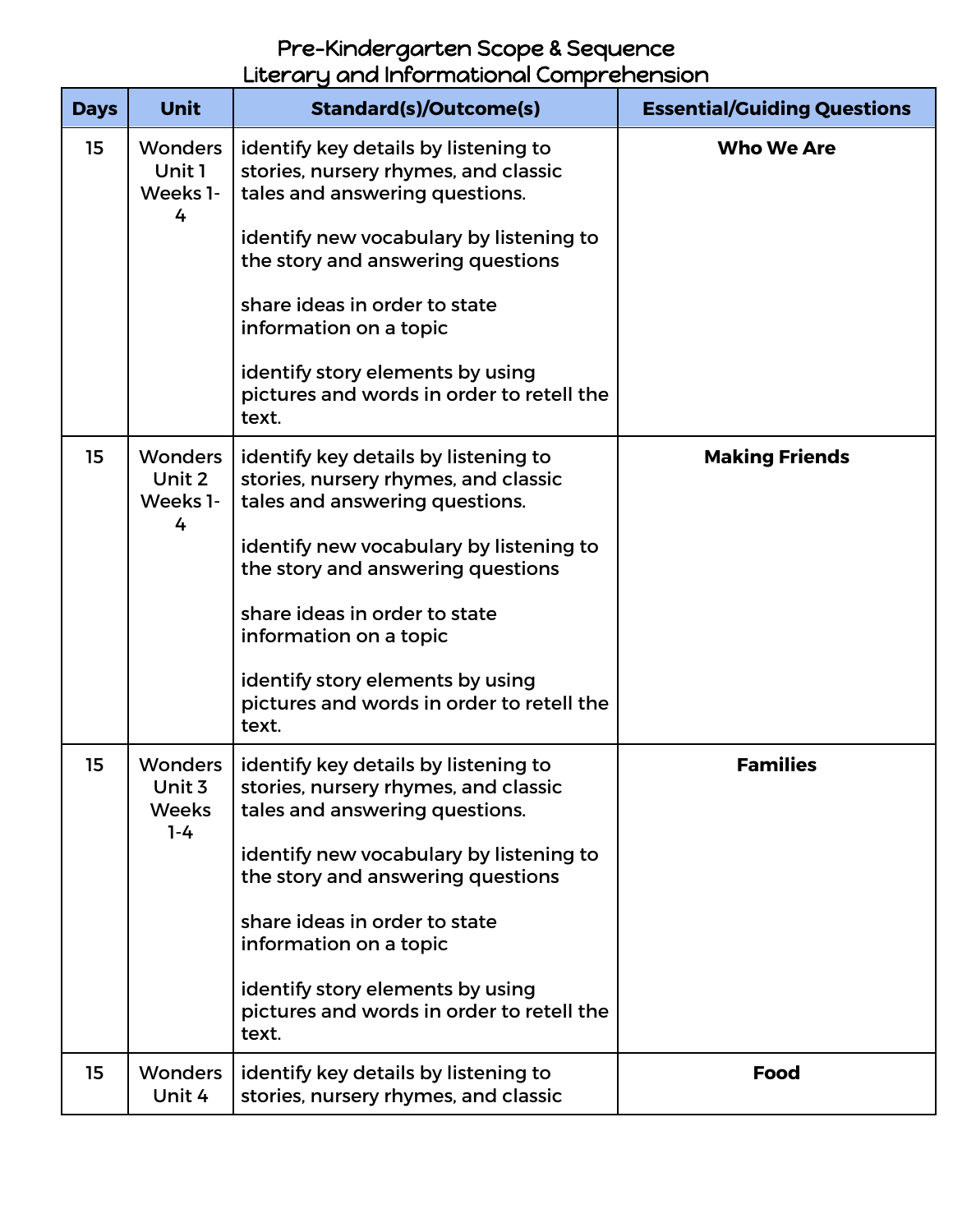|    | Week<br>$1 - 4$                                     | tales and answering questions.<br>identify new vocabulary by listening to<br>the story and answering questions<br>share ideas in order to state<br>information on a topic<br>identify story elements by using<br>pictures and words in order to retell the<br>text.<br>identify words with the same ending                                                                                                                                                                              |                         |
|----|-----------------------------------------------------|-----------------------------------------------------------------------------------------------------------------------------------------------------------------------------------------------------------------------------------------------------------------------------------------------------------------------------------------------------------------------------------------------------------------------------------------------------------------------------------------|-------------------------|
|    |                                                     | sound by listening to a text in order to<br>recognize rhyming words in spoken<br>language                                                                                                                                                                                                                                                                                                                                                                                               |                         |
| 15 | <b>Wonders</b><br>Unit 5<br><b>Weeks</b><br>$1 - 4$ | identify key details by listening to<br>stories, nursery rhymes, and classic<br>tales and answering questions.<br>identify new vocabulary by listening to<br>the story and answering questions<br>share ideas in order to state<br>information on a topic<br>identify story elements by using<br>pictures and words in order to retell the<br>text.<br>identify words with the same ending<br>sound by listening to a text in order to<br>recognize rhyming words in spoken<br>language | <b>Our Neighborhood</b> |
| 15 | <b>Wonders</b><br>Unit 6<br><b>Weeks</b><br>$1 - 4$ | identify key details by listening to<br>stories, nursery rhymes, and classic<br>tales and answering questions.<br>identify new vocabulary by listening to<br>the story and answering questions<br>share ideas in order to state<br>information on a topic and write a story<br>in order to state information on a topic<br>identify story elements by using                                                                                                                             | <b>Transportation</b>   |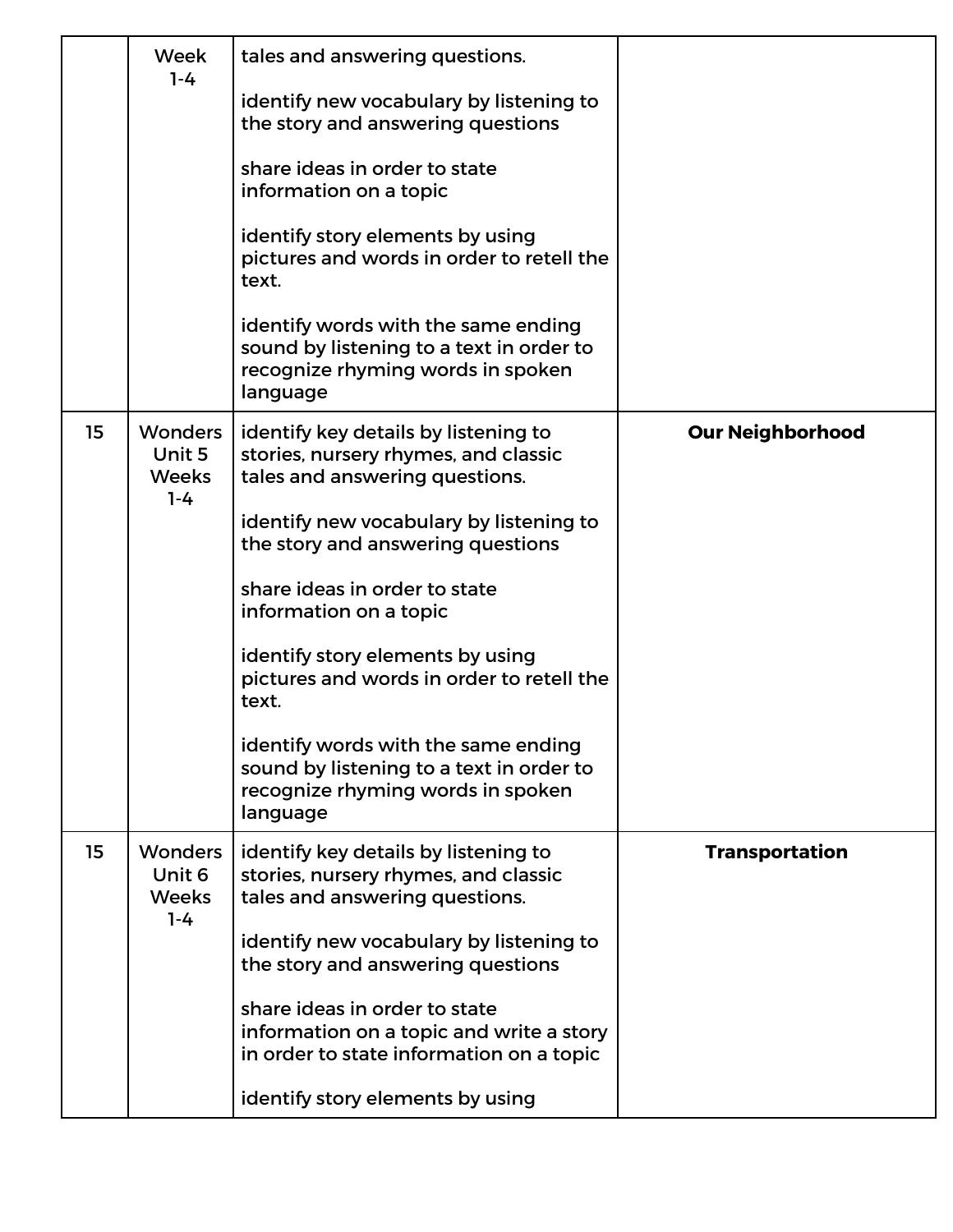|    |                                                     | pictures and words in order to retell the<br>text.                                                                    |                |
|----|-----------------------------------------------------|-----------------------------------------------------------------------------------------------------------------------|----------------|
|    |                                                     | develop a message by sharing ideas in<br>order to state information on a topic                                        |                |
| 15 | <b>Wonders</b><br>Unit 7<br><b>Weeks</b><br>$1 - 4$ | identify key details by listening to<br>stories, nursery rhymes, and classic<br>tales and answering questions.        | <b>Animals</b> |
|    |                                                     | identify new vocabulary by listening to<br>the story and answering questions                                          |                |
|    |                                                     | share ideas in order to state<br>information on a topic and write a story<br>in order to state information on a topic |                |
|    |                                                     | identify words with the same ending<br>sounds by listening to a text in order to<br>recognize rhyming words           |                |
|    |                                                     | identify story elements by using<br>pictures and words in order to retell the<br>text.                                |                |
|    |                                                     | develop a message by sharing ideas in<br>order to state information on a topic                                        |                |
| 15 | <b>Wonders</b><br>Unit 8<br><b>Weeks</b><br>$1 - 4$ | identify key details by listening to<br>stories, nursery rhymes, and classic<br>tales and answering questions.        | <b>Nature</b>  |
|    |                                                     | identify new vocabulary by listening to<br>the story and answering questions                                          |                |
|    |                                                     | write a sentence by sharing ideas to<br>state information on a topic.                                                 |                |
|    |                                                     | identify story elements by using<br>pictures and words in order to retell the<br>text.                                |                |
|    |                                                     | share ideas in order to state<br>information on a topic and write a story<br>in order to state information on a topic |                |